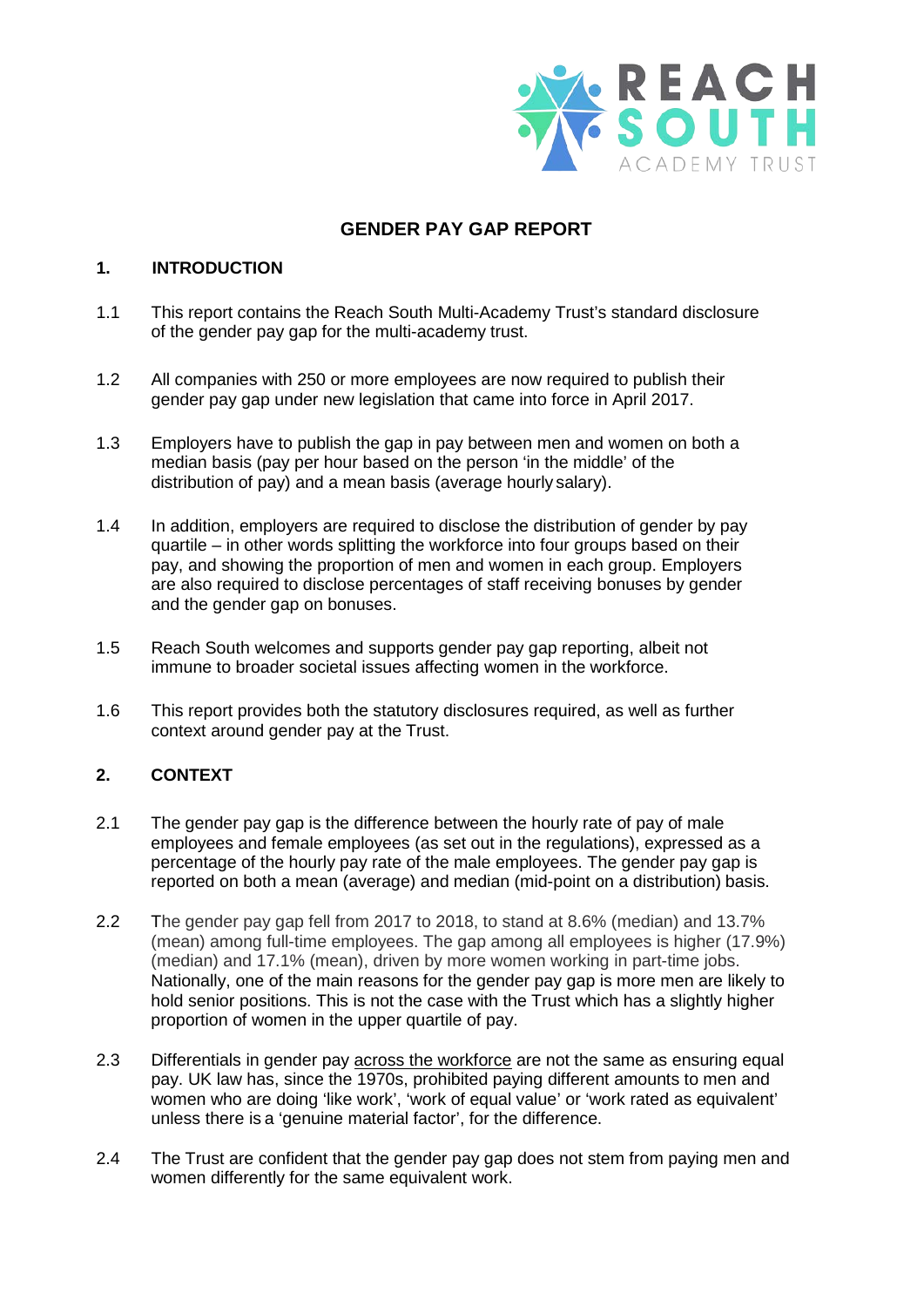

#### **3. GENDER AT REACH SOUTH MULTI ACADEMY TRUST (SNAPSHOT AT 31 MARCH 2018)**

- 3.1 Overall the Trust has an 88% female and 12% male workforce. This is 91 male employees and 670 female employees.
- 3.2 The overall median gender pay gap as at 31 March 2018 is 18.42% in favour of men, compared to the UK median, which is reported by the Office of National Statistics as 17.1% for data submitted on in March/April 2018. The national median pay gap in Education of which 471 Academy Trusts reported on 31 March 2018, was reported as 31.7% in favour of men. The Trust's median gender pay gap is slightly higher than the national gender pay gap but it is significantly less than other MATs reporting on average at 31.7%.
- 3.3 The fact that there are more women in Teaching and support roles (lower paid quartiles) is the major driver of the overall pay gap. Our analysis shows that almost all the pay differential is driven by this factor. Such structural demographics are recognised by the UK government as being the single most significant factor in the overall gender pay gap.

### **5. STATUTORY DISCLOSURES**

5.1 The tables below show the overall median and mean gender pay gap and other data required by statute, based on the hourly rates of pay to those employed on the snapshot day of 31 March 2018.

#### **Difference in mean and median hourly rate of pay for all employee**

|                                                      | Difference in the mean<br>hourly pay | Difference in the<br>median hourly pay |
|------------------------------------------------------|--------------------------------------|----------------------------------------|
| Reach South pay gap. %<br>difference male to female  | 29.38%                               | 18.42%                                 |
| 2018 National pay gap %<br>difference male to female | 17.1%                                | 17.9%                                  |

#### **5.2 No bonus were paid to employees for the reporting period.**

#### **Proportion of male and female employees according to quartile pay bands**

|                                                            | <b>Quartile 1</b><br>Lower | <b>Quartile 2</b><br><b>Lower Middle</b> | <b>Quartile 3</b><br><b>Upper Middle</b> | <b>Quartile 4</b><br><b>Upper</b> |
|------------------------------------------------------------|----------------------------|------------------------------------------|------------------------------------------|-----------------------------------|
| Males (% males to<br>all employees in<br>each quartile)    | 5                          | 5                                        | 16                                       | 22                                |
| Female (% females<br>to all employees in<br>each quartile) | 95                         | 95                                       | 84                                       | 78                                |
| Average pay gap -<br>difference in pay<br>(female to male) | 0%                         | 0.47%                                    | 4.7%                                     | 12.51%                            |

5.3 As can be seen from the above, the higher the quartile the greater the average pay gap in favour of men, with 12.51% average pay gap in favour of men in the upper quartile. This illustrates that the overall pay gap in the upper quartile is a result of men being paid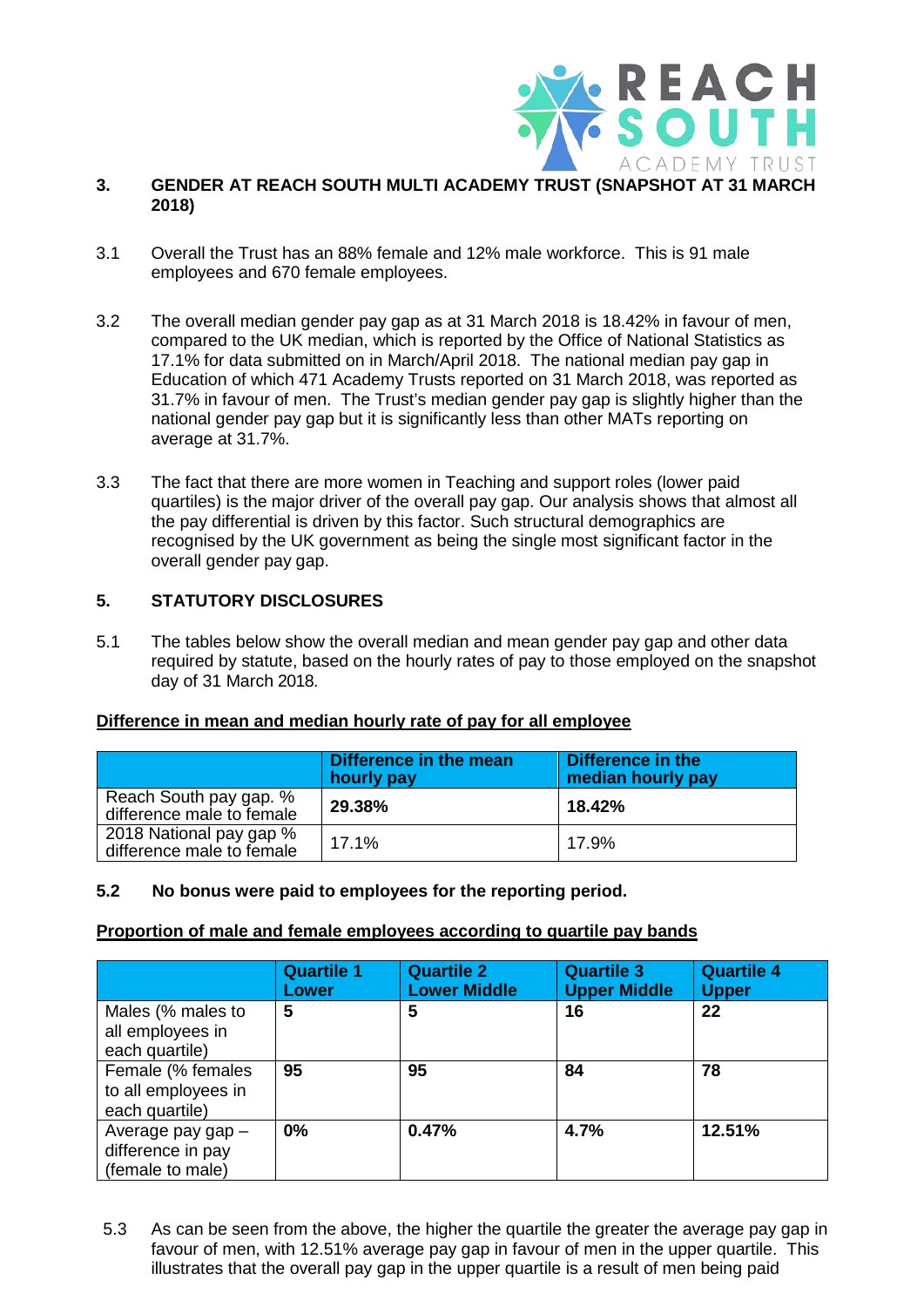

higher salaries than women. As there is only one Chief Executive Officer employed, if this information is removed the average pay gap in the upper quartile does reduce to 7.68% in favour of men.

5.4 In the quartiles the Trust has a higher proportion of women in the lower, lower middle and upper middle quartiles. This illustrates that the overall pay gap is a result of a higher number of women in lower paid roles.

## **6. HOW DOES OUR PAY GAP COMPARE TO OTHERS?**

6.1 Our gender pay gap is 18.42% in favour of mean. The national gender pay gap is 17.1% and the national gender pay gap across MATs is 31.7%. Our gender pay gap is only slightly higher than the national average and significantly lower than national average across MATs.

## **7. MANAGEMENT RESPONSE**

- 7.1 The Trust has considered its data on gender and pay rates, noting that the reasons for pay differentials are almost entirely due to types of occupation. The Trust are pleased that there is a minimal gender gap in posts recognised within the highest quartiles, which demonstrates that there is equality in opportunity in progression for both genders in this organisation. However, the Trust also recognise that there are significantly higher proportions of women working in support roles (within the lower quartiles). This may be as a consequence of eg. having and caring for children which can change what is wanted from a job – (nb. see data from the Office from National Statistics, which confirms this as an issue). The Trust seeks to maximise opportunities for all employees, regardless of gender, through inclusive flexible working policy and recruitment processes which apply at all organisational levels. It is pleasing that there are no issues around equal pay, with men and women within each quartile earning within pence of each other. Further, increases to the Living Wage will narrow pay differentials in time.
- 7.2 Whilst understanding that these issues face all companies and the education sector in particular, the Trust recognises its responsibilities and must not be complacent as this is the first year of reporting. The Trust will continue to:
	- Develop a set of data and management information: that is regularly updated to monitor different aspects of the Gender Pay Gap including talent management, recruitment and review of starting salaries;
	- Implement controls on starting pay: continuing central controls on starting pay, particularly at more senior grades to ensure that all men and women start on the pay band minimum unless a higher salary is authorised centrally in recognition of labour market premiums. Higher starting pay for Executives and Headteachers must be authorised by the Chief Executive Officer.
	- Encourage male employees to apply for support roles, and ensure they are not discouraged in their applications.
	- Ensure all job roles are advertised to eliminate any potential for gender bias and to provide opportunities for female employees to progress through the grades.
	- Review and implement an executive pay strategy during 2019/2020.